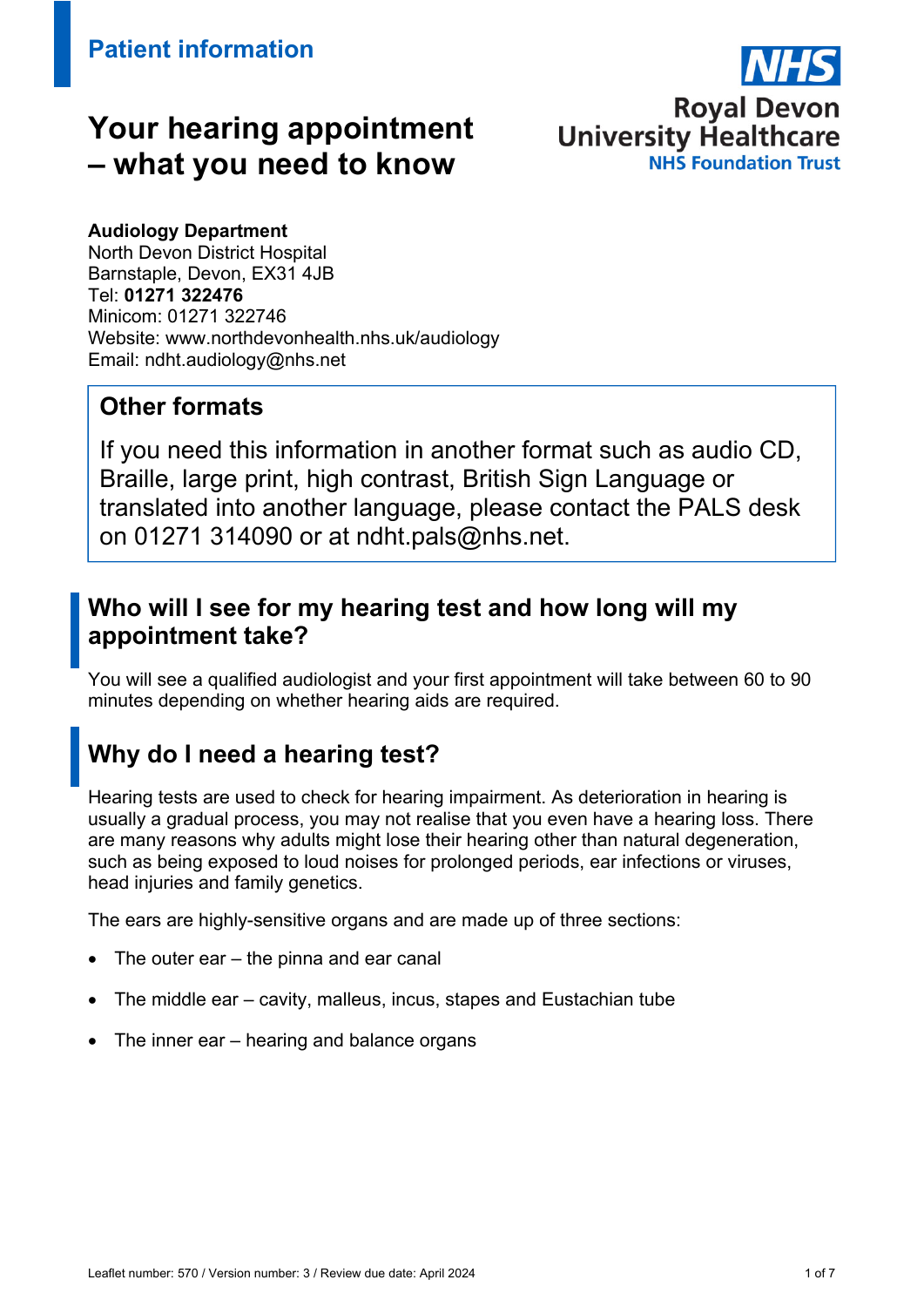

Sounds enter the ear, traveling along the ear canal to the ear drum, which vibrates and allows sound to pass into the middle ear. The middle ear is an air-filled cavity, connected to the throat by the Eustachian tube and contains the three smallest bones (ossicles) in the body – the malleus, incus and stapes. They provide a mechanical link between the ear drum and inner ear. Sound travels across these bones to the inner ear which comprises the cochlea (a fluid-filled chamber that is responsible for hearing) and the semi-circular canals or vestibular system (which helps to control balance). The cochlea contains thousands of tiny sensory hair cells, which are stimulated and in turn activate the auditory nerve, which transmits sound to the brain.

For an ear to function properly, every stage in this pathway needs to be working. Hearing loss happens when at least one part of this system is not working properly.

# **Types of hearing loss**

Hearing loss can be conductive, sensorineural or mixed (conductive and sensorineural loss in the same ear)

### **Conductive hearing loss**

Many causes of conductive hearing loss are often temporary and possibly corrected by treatment:

- Build-up of ear wax or foreign body in the ear canal
- Perforation of ear drum
- Fluid in the middle ear
- Damage to the ossicles due to arthritis or trauma

#### **Sensorineural hearing loss**

This type of hearing loss arises from disorders of the cochlea or somewhere along the auditory nerve. They are generally more permanent and can include:

Congenital defects: problems that you are born with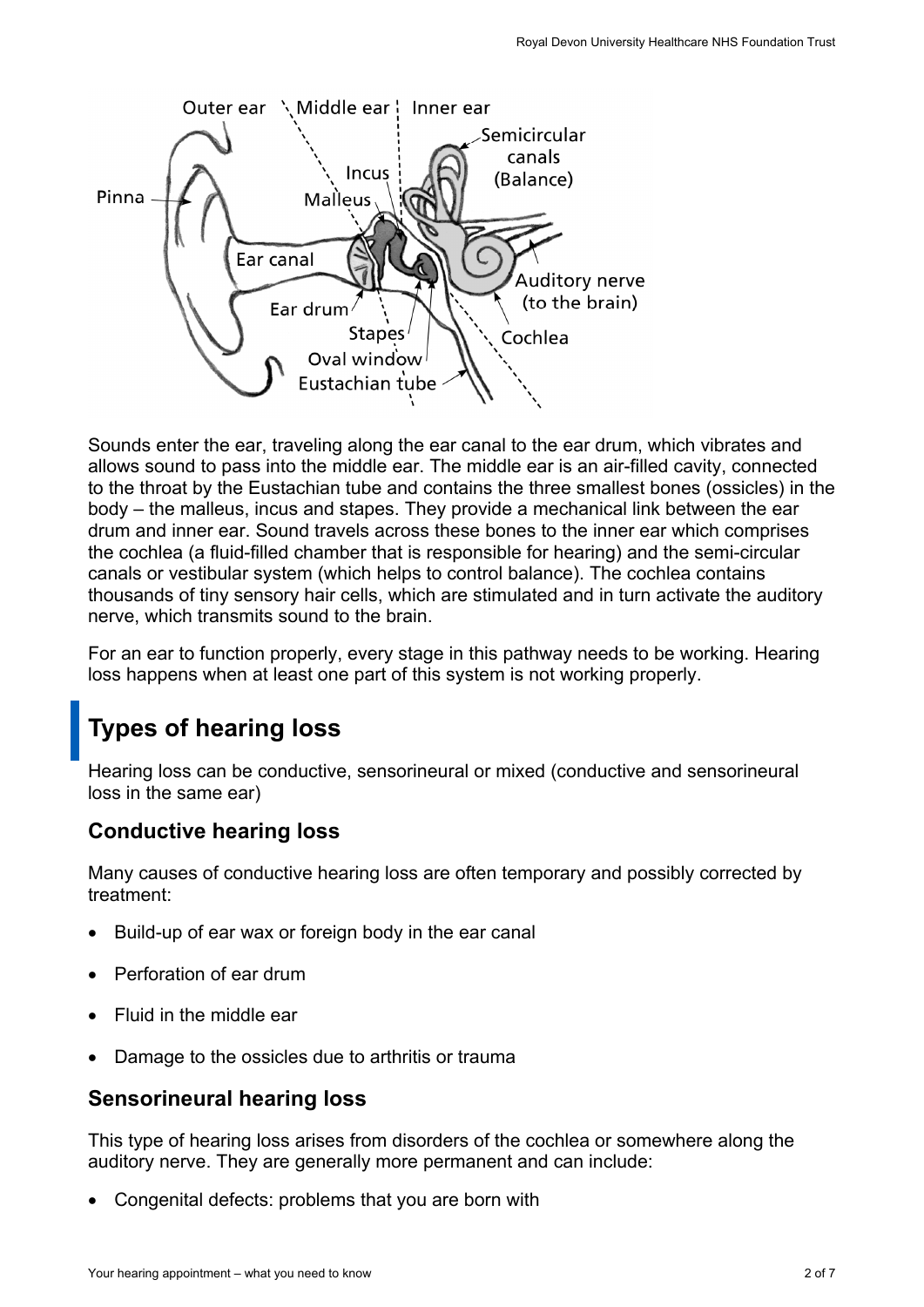- Prolonged / sudden exposure to very loud noise
- Menieres disease
- Toxic reaction to medication
- Deafness caused by nerve or brain damage, which may be due to an illness or head trauma

The most common type of sensorineural hearing loss is age-related and affects the higher pitches or frequencies of hearing. This can affect general conversation, particularly in background noise, the ability to hear the TV clearly and hearing on the telephone.

It is estimated that approximately 10 million people are deaf or hard of hearing in the UK. The number of people with hearing impairment is rising as the proportion of the population over 60 years increases.<sup>1</sup>

Once the cause of your hearing impairment has been identified, you will be able to get the right treatment and support, such as a hearing aid.

## **What will happen during the appointment?**

**It is important that your ears are completely clear of wax for this appointment.** 

#### **If you have any questions during the appointment, feel free to ask at any point.**

The Audiologist will have a look in your ears. You will be asked some questions about your ears and have a general discussion about how your hearing affects day-to-day activities. The Audiologist will use your answers to complete a questionnaire about specific situations in which you may or may not be having difficulties.

The first part of the hearing test will then be carried out. Headphones will be placed over your ears or a bone-conductor headband behind one ear, and you will be asked to respond by pressing a button as soon as you hear a sound. These sounds will vary in loudness and pitch. We measure the pitch of hearing in Hertz (Hz) and loudness in decibels (dB).

The second part of the hearing test involves being asked to wait while the tones increase in loudness. When they start to become uncomfortable, you will then press the button.

If appropriate, another part of the test will be performed, whereby a small rubber probe will be placed against the outside of your ear to alter the pressure within your ear canal. This is to see how well your eardrum and middle ear are functioning.

The Audiologist will then discuss the results with you and explain how they correspond to the difficulties that you may have been having.

If you are not suitable for a hearing aid, the Audiologist may discuss some listening tactics to help improve day-to-day activities.

If you would benefit from a hearing aid, the Audiologist will show you what our digital hearing aids look like and recommend either one or two hearing aids depending on your hearing loss. We use modern digital hearing aids that sit just behind the ear.

 $\overline{\phantom{a}}$ 

 $^{\rm 1}$  Figures from the RNID Facts and Figures Information Sheets March 2006 – Researched by the MRC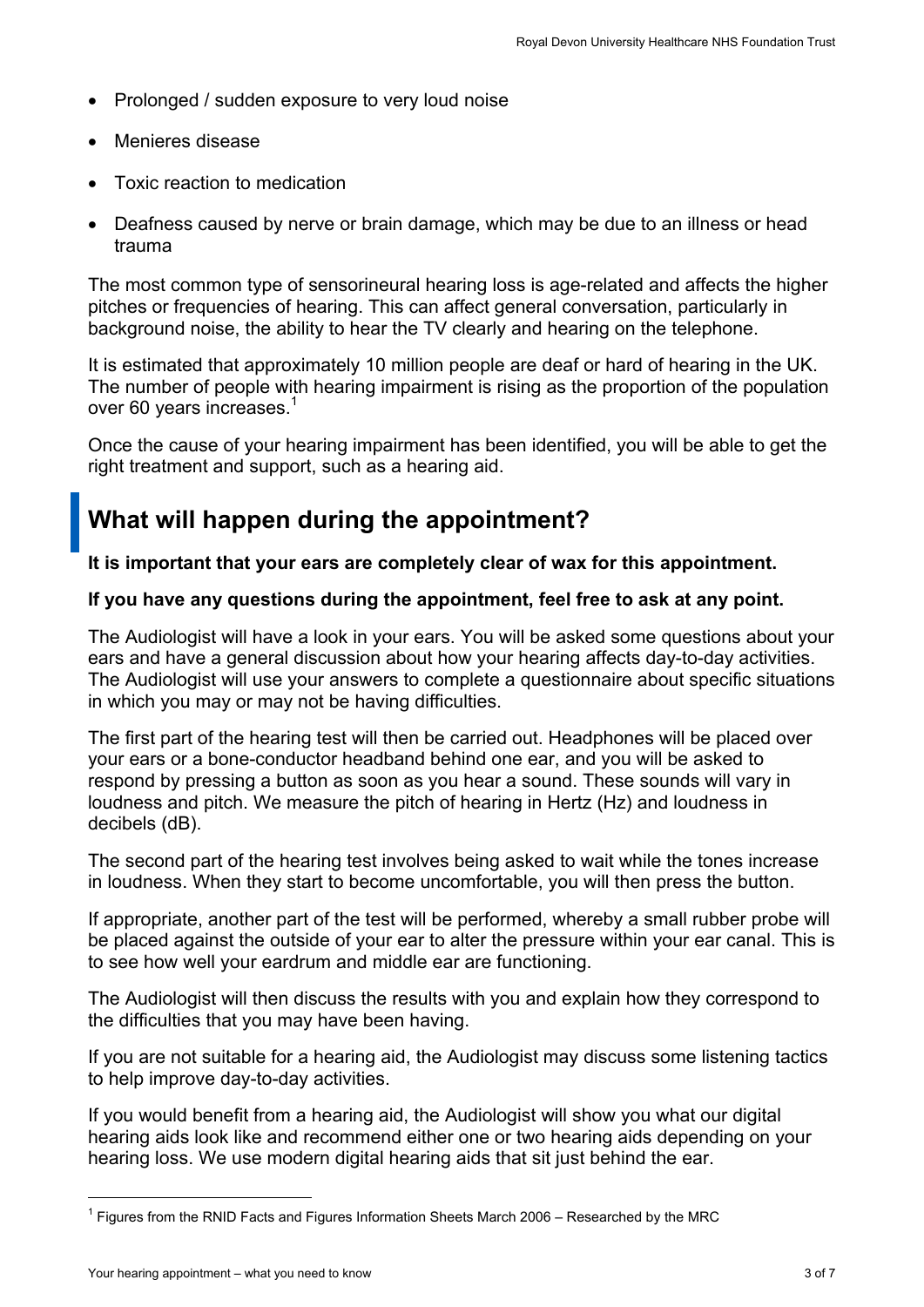There are two types of fitting with the hearing aids – an ear mould or an open fit style with a thin tube and rubber tip that sits just inside the ear. We will advise a fitting which suits the nature of your hearing loss.





## **What are the benefits of wearing two hearing aids?**

It is known that the advantages of having hearing aids in both ears are:

- Better speech discrimination, especially when there is a lot of background noise present
- Being able to hear speech in quiet environment better, as both ears are working together
- Better ability to localise sounds (tell where the sounds are coming from)
- Better overall sound quality
- A feeling of sound being balanced in both ears if you have a hearing loss in both of them

N.B. Having two hearing aids may not be suitable for everyone. The Audiologist will discuss all options with you.

## **Will I receive my hearing aid on the same day?**

In most cases we are able to provide a hearing aid on the same day as the test, however if you require an ear mould, an impression will be taken of your ear(s). This involves syringing some soft impression material into your ear and waiting for it to set (about three minutes). It will be removed and sent to the manufacturers to be made. We will then ask you to come back in for an appointment to have the hearing aid fitted. This is usually within four weeks.

If you are being fitted with open fit style hearing aid, we will ensure it sits comfortably in your ear. Measurements will then be taken with a computer using a small tube that sits in your ear and a speaker that will play sound at different loudness levels. The measurements taken will be used to programme the hearing aid to give you the necessary amplification, according to your hearing test results.

We will explain how to use the hearing aid and how to look after it. Batteries are provided free of charge by the NHS and available at several NHS locations across northern Devon.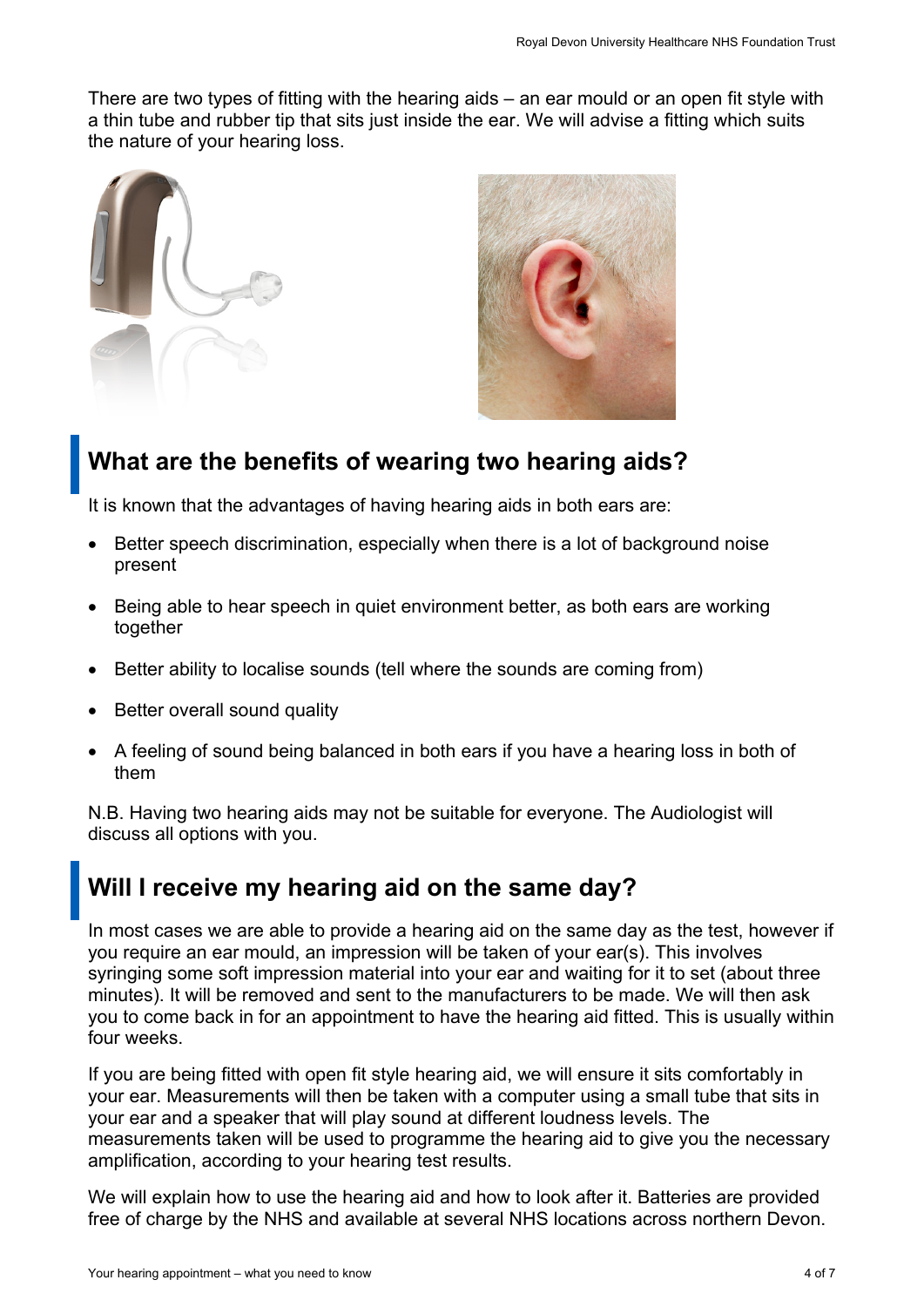We will also ensure you know how to contact the Audiology service if you experience problems or your hearing aid becomes faulty.

Before you leave we will help you to put the hearing aid in your ear and make sure you can operate the hearing aid. We will give you further advice about how to get the most benefit out of your hearing aid(s).

## **Do I receive any follow-up care?**

One of the Audiology team will call you two months after you have had your hearing aids fitted to see how you are getting on. We will ask you a few questions to check that the hearing aids are working and ask how they have improved situations, in which you previously reported to be having difficulties.

If you are having problems, we will then arrange a follow-up appointment at a time convenient to you. This appointment will take approximately 30 minutes and you will see an audiologist or associate audiologist.

We will ask you some questions which will give us an idea of what further help you may need. We may make adjustments to the hearing aid to improve sound quality. It may be necessary to give you further instruction on how to use the hearing aid more effectively, including:

- Using the telephone
- Assistive listening devices (hearing equipment for the home)
- Improving communication tactics with other people

As part of the aftercare, unless you have further problems with the sound of the hearing aids, we only need to see you for hearing aid maintenance (approx. every six months) in one of our drop-in repair clinics (times listed below). The Audiologist will discuss this with you.

We will automatically review and re-test your hearing in five years. We will contact you nearer the time to make an appointment. If you feel that your hearing changes in the meantime, we can arrange for another hearing test sooner. You can contact us directly and do not have to go back to your GP to arrange this appointment.

## **Is there anywhere locally that provides special equipment for people with hearing loss?**

For specific equipment, such as amplifiers for doorbells, telephones and purchasing other listening devices including loop systems, you can contact the See Hear Centre in Barnstaple, which is a free resource for people with sight or hearing loss. It is a 'try before you buy' equipment service and the team also provide further useful information and support.

To make an appointment, contact 01271 373236 or textphone 01271 326607 or mobile 07831 515809. The email address is seehearnd@livingoptions.org

Alternatively, Sound Base in Exeter provides a similar service. Tel: 01392 424018 Fax: 01392 671595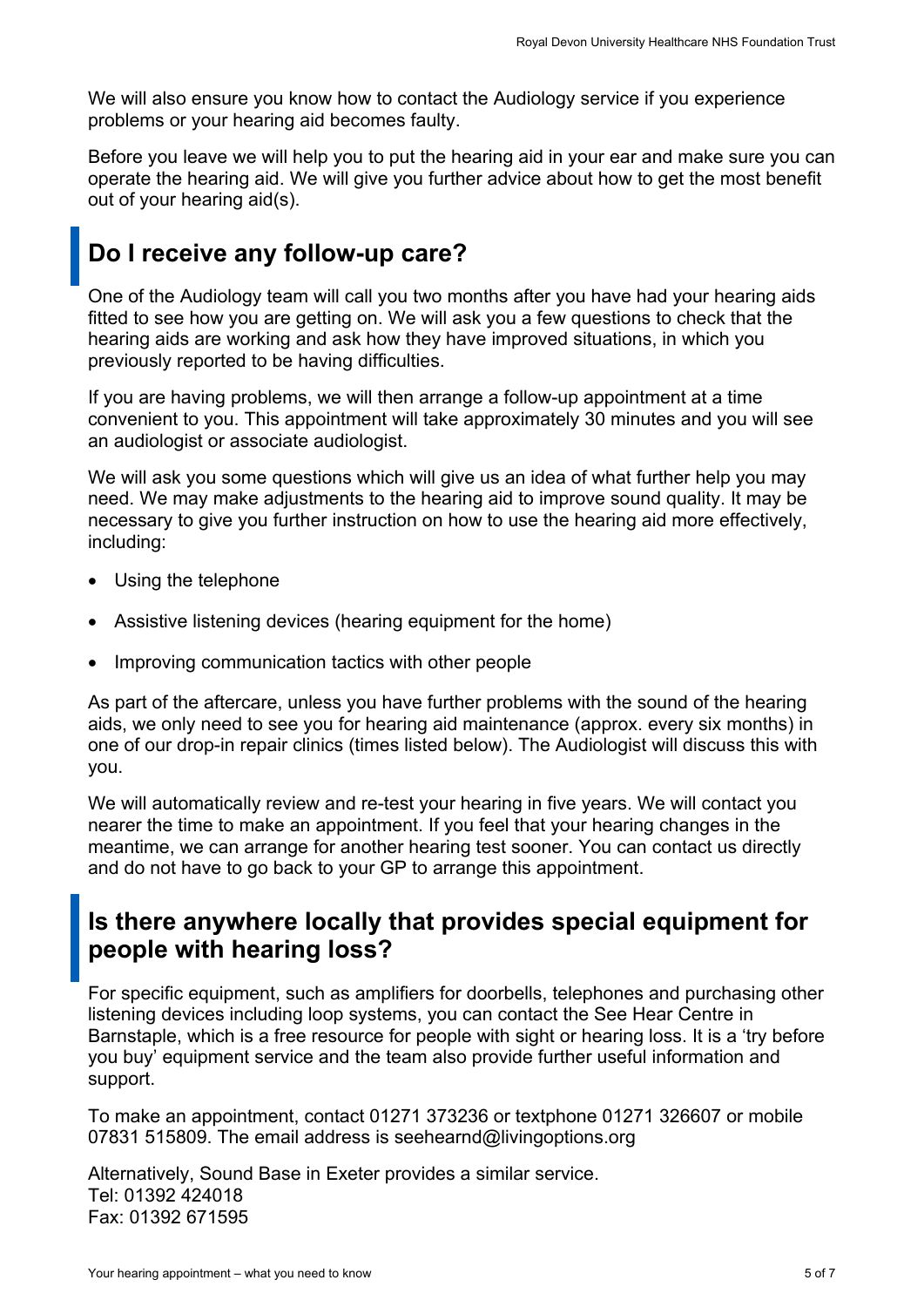# **What will happen to my hearing test results?**

A copy of your test results, as well as an accompanying letter, will always be sent to the person who referred you to the Audiology Department. This will normally be your GP. If you require an onward referral to the Ear Nose and Throat (ENT) Department, which may request further tests, a letter will be sent to the ENT consultant explaining the reason for the referral and requesting an appointment with them. You will have the option of receiving a copy of these reports. A copy of the hearing test is also stored in your hospital records and on the Audiology database.

# **How to contact us?**

If you have any queries about your appointment or problems as a result of the test/procedure or about your hearing aid(s), then you can contact the Audiology Department on **01271 322476**, between 8am and 6pm, Monday to Friday. Alternatively, you can email us at ndht.audiology@nhs.net.

#### **Repair clinics drop-In times at NDDH**

Monday – 9am to 11am Tuesday – 2pm to 4pm Wednesday – 9am to 11am Thursday – 9am to 11am Friday – 9am to 11am

Hearing aids can also be posted to this department for repair. To enable a quicker turnaround due to any unforeseen postal delays within the hospital, please enclose a stamped addressed envelope with adequate postage for return, along with your record book. To find out cost of postage, please go to www.royalmail.com or contact Royal Mail by telephone on 08457 740 740 or textphone 08456 000 606.

N.B. Please note – a lost hearing aid may incur a charge.

### **PALS**

The Patient Advice and Liaison Service (PALS) ensures that the NHS listens to patients, relatives, carers and friends, answers questions and resolves concerns as quickly as possible. If you have a query or concern call 01271 314090 or email ndht.pals@nhs.net. You can also visit the PALS and Information Centre in person at North Devon District Hospital, Barnstaple.

#### **Have your say**

Royal Devon University Healthcare NHS Foundation Trust aims to provide high quality services. However, please tell us when something could be improved. If you have a comment or compliment about a service or treatment, please raise your comments with a member of staff or the PALS team in the first instance.

'Care Opinion' comments forms are on all wards or online at www.careopinion.org.uk.